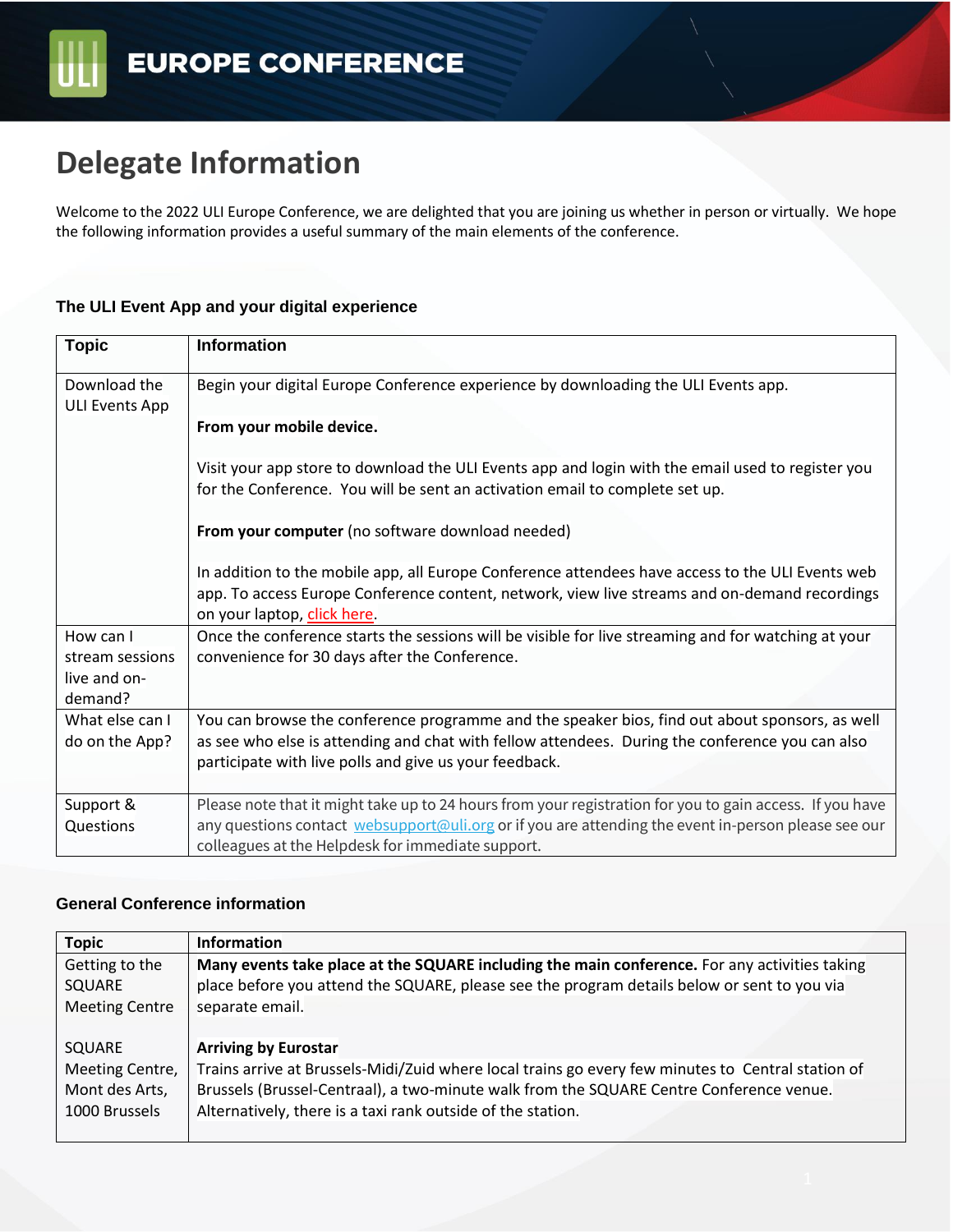# **EUROPE CONFERENCE**

UL

|                                | <b>Arriving at the Airport</b>                                                                                                                                                                         |
|--------------------------------|--------------------------------------------------------------------------------------------------------------------------------------------------------------------------------------------------------|
|                                | The fast train to Brussels Central Station takes half an hour.                                                                                                                                         |
|                                | By public transport                                                                                                                                                                                    |
|                                | The Central Station of Brussels is a short walk across the Mont-des-Arts public gardens. All main                                                                                                      |
|                                | tram, bus, metro and train lines converge here, as well as the fast train from Brussels International                                                                                                  |
|                                | Airport. Please click here for more information.                                                                                                                                                       |
|                                | By foot                                                                                                                                                                                                |
|                                | It's a 25 min/2 km walk from Gare du Midi to the Square via Nieuwland/Rue Terre-Neuve.                                                                                                                 |
|                                | By car                                                                                                                                                                                                 |
|                                | There are two public garages with over 1700 parking spaces close to SQUARE. The Albertine car park                                                                                                     |
|                                | is the closest and is situated underneath SQUARE with direct access to the venue from the inside.                                                                                                      |
|                                | There are recharging facilities for electric cars. Please click here for more information.                                                                                                             |
|                                | <b>Taxis</b>                                                                                                                                                                                           |
|                                | There is a taxi rank outside of the airport and the Brussels-Midi station or you can book ahead:                                                                                                       |
|                                | • Taxis Verts   +32 2 349 49 49                                                                                                                                                                        |
|                                | Taxi Brussels   +32 4 851 06 311                                                                                                                                                                       |
|                                | <b>Better Taxis</b>                                                                                                                                                                                    |
|                                | Uber via the mobile application                                                                                                                                                                        |
| Arrival times at<br>the SQUARE | Please arrive 30 - 45 minutes before session start at the SQUARE to ensure plenty of time for<br>security and registration.                                                                            |
|                                | On Wednesday 11 <sup>th</sup> May (Young Leader and NEXT events only)                                                                                                                                  |
|                                | Arrive between 10.30 and 11am after the site tours.                                                                                                                                                    |
|                                | On Thursday 12 <sup>th</sup> May (Main programme)                                                                                                                                                      |
|                                | Arrive between 07.15 and 07.30 if you have an invite for the Chairman's breakfast (starts                                                                                                              |
|                                | promptly at 7.45).                                                                                                                                                                                     |
|                                | Arrive between 08.15 and 08.30 for the main conference (starts promptly at 9.00).                                                                                                                      |
|                                | On Friday 13 <sup>th</sup> May (Roundtables)                                                                                                                                                           |
|                                | Arrive between 8.30 and 8.45 for Roundtables starting at 9.00am                                                                                                                                        |
|                                | Arrive between 9.00 and 9.15 for Roundtables starting at 9.30am                                                                                                                                        |
| Arrival and<br>Registration at | Registration takes place at the SQUARE and badges must be worn at all ULI events for security and<br>to aid networking so please keep your conference badge to wear at all conference events including |
| the SQUARE                     | the dinners.                                                                                                                                                                                           |
|                                | On arrival at the SQUARE, please enter via the Glass Entrance down the ramp.                                                                                                                           |
|                                | After security, you will be directed to registration kiosks where your QR code will be scanned to                                                                                                      |
|                                | print your name badge and collect a lanyard.                                                                                                                                                           |
|                                | Your QR code is sent to the email address of your registration 24 hours prior to the conference                                                                                                        |
|                                | (please check your junk for an email titled 'ULI Europe Conference - Essential QR code'.                                                                                                               |
|                                |                                                                                                                                                                                                        |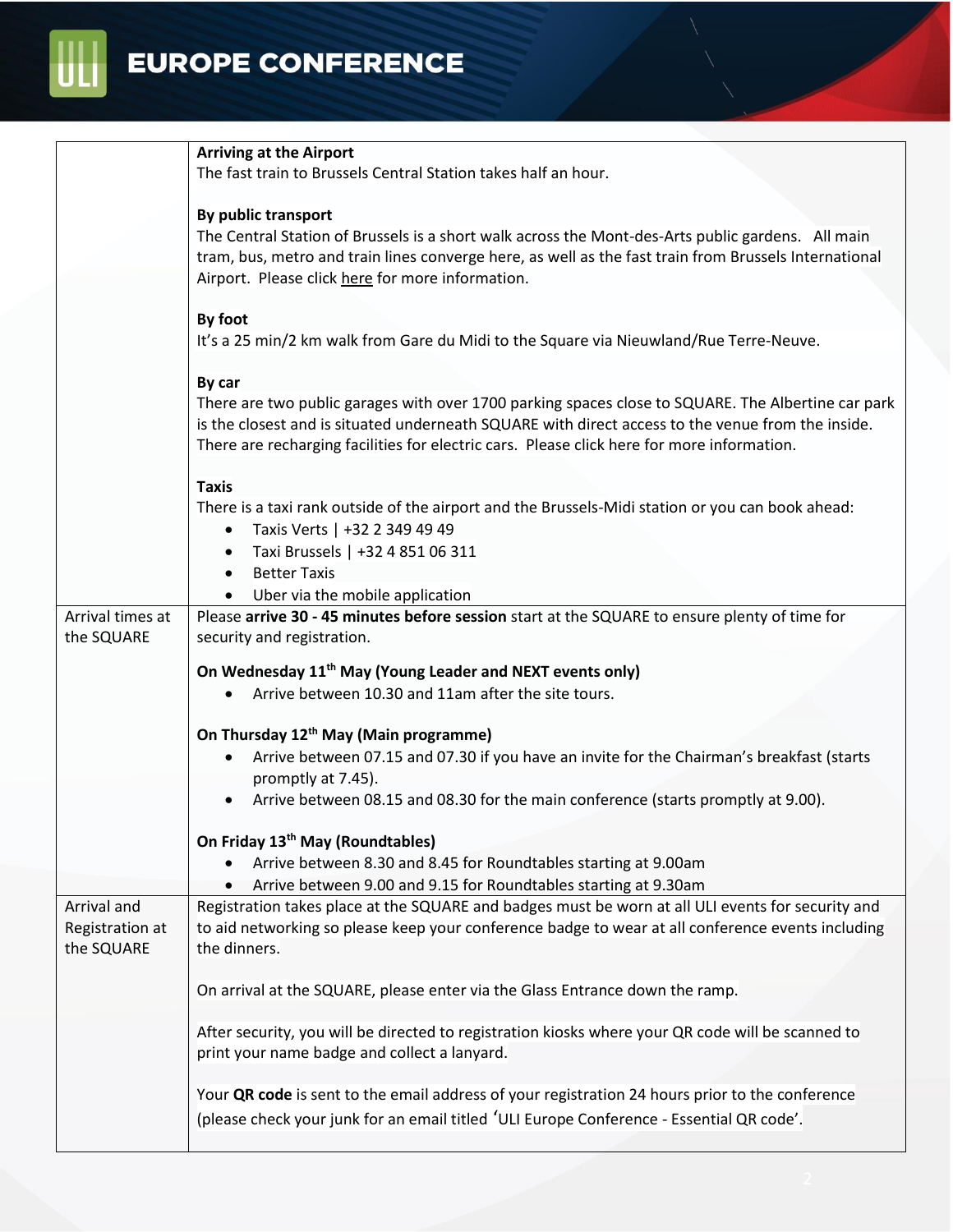

|                                          | There is currently no need to show your Covid pass in Brussels though we do recommend you have                                                                                                                         |
|------------------------------------------|------------------------------------------------------------------------------------------------------------------------------------------------------------------------------------------------------------------------|
|                                          | it on your mobile device.                                                                                                                                                                                              |
|                                          | There is a staffed cloakroom to leave coats and any luggage.                                                                                                                                                           |
|                                          | Before your final departure, please leave your badge in a recycling container if you are at the                                                                                                                        |
|                                          | SQUARE or hand to one of our members of staff. Thank you.                                                                                                                                                              |
| Dress Code                               | We recommend business attire. Ties are optional.                                                                                                                                                                       |
| Wi-Fi Code                               | Wi-Fi name: ULI Europe Conference<br>Password: immobel1863                                                                                                                                                             |
| <b>NEXT Meet &amp;</b>                   | Open to conference participants aged 35-45. Pre-registration required.                                                                                                                                                 |
| Greet drinks, 10                         | https://www.lapharmacieanglaise.com/                                                                                                                                                                                   |
| May, 19:30-<br>21:00                     |                                                                                                                                                                                                                        |
| Young Leaders<br>& NEXT Forum,<br>11 May | Concurrent site visits in the morning from 9.00 until 10.30: YL will visit Multi project (10 min walk<br>from the SQUARE) and NEXT will visit Gare Maritime (a coach back to the SQUARE is arranged by<br>Tour&Taxis). |
|                                          | The sessions at the SQUARE (the Arch) will start at 11:00 until 17:00.                                                                                                                                                 |
|                                          | The lunch is served from 12:45 until 13:45 and will be split in two. Seated Lunch & Learn takes place                                                                                                                  |
|                                          | at Hall 300 (delegates must sign up to attend) and general standing networking lunch is served at                                                                                                                      |
|                                          | the Arch Foyer.                                                                                                                                                                                                        |
|                                          | Full programme on the website: https://europeconference.uli.org/session/uli-europe-young-                                                                                                                              |
|                                          | leaders-and-next-forum/                                                                                                                                                                                                |
|                                          |                                                                                                                                                                                                                        |
| <b>Full Conference</b>                   | The main conference runs from 9.00 to 17.45 on Thursday 12 May at the SQUARE conference                                                                                                                                |
| Programme, 12<br>May                     | centre. The overall programme for the three days is on the website:<br>https://europeconference.uli.org/programme/?scheduleFilter-day=thu-may-12 and you can select                                                    |
|                                          | the cloud symbol to print the programme.                                                                                                                                                                               |
| <b>Product Council</b>                   | The Product Council Dinner will take place on 11 May from 7:30 - 10:00. The Product Council Day                                                                                                                        |
| Day                                      | will take place on 13 May, the agendas can be found here. These meetings are for council members                                                                                                                       |
| Programme, 11                            | only, if you would like more information please contact Matilda. Parsons@uli.org                                                                                                                                       |
| and 13 May                               |                                                                                                                                                                                                                        |
| Round Tables,<br>13 May at the           | If you are registered for the Round Tables please arrive 15 minutes before the start times:                                                                                                                            |
| SQUARE                                   | Fast Track to Decarbonisation: Getting tenants and landlords aligned Roundtable at 9:00 AM<br>$-11:00AM$ (CET), room 216.                                                                                              |
|                                          | Impact Investing: building the financial case for social impact Roundtable at 9:00 AM -                                                                                                                                |
|                                          | 11:00AM (CET), room 215.                                                                                                                                                                                               |
|                                          | Fast Track to Decarbonisation: Including climate risk in property valuation Roundtable at                                                                                                                              |
|                                          | 9:30 AM - 11:30AM (CET), room 212                                                                                                                                                                                      |
|                                          | Mapping ESG: A landscape review of certifications, reporting frameworks and practices                                                                                                                                  |
|                                          | Roundtable at 9:30 AM - 11:30AM (CET), room 211.                                                                                                                                                                       |
| Site Tours, 13                           | If you are already registered for the Site Tours please meet                                                                                                                                                           |
| May, various                             |                                                                                                                                                                                                                        |
| locations                                | Site Tour 1: Transformation of Brussels North district, start time 08:45                                                                                                                                               |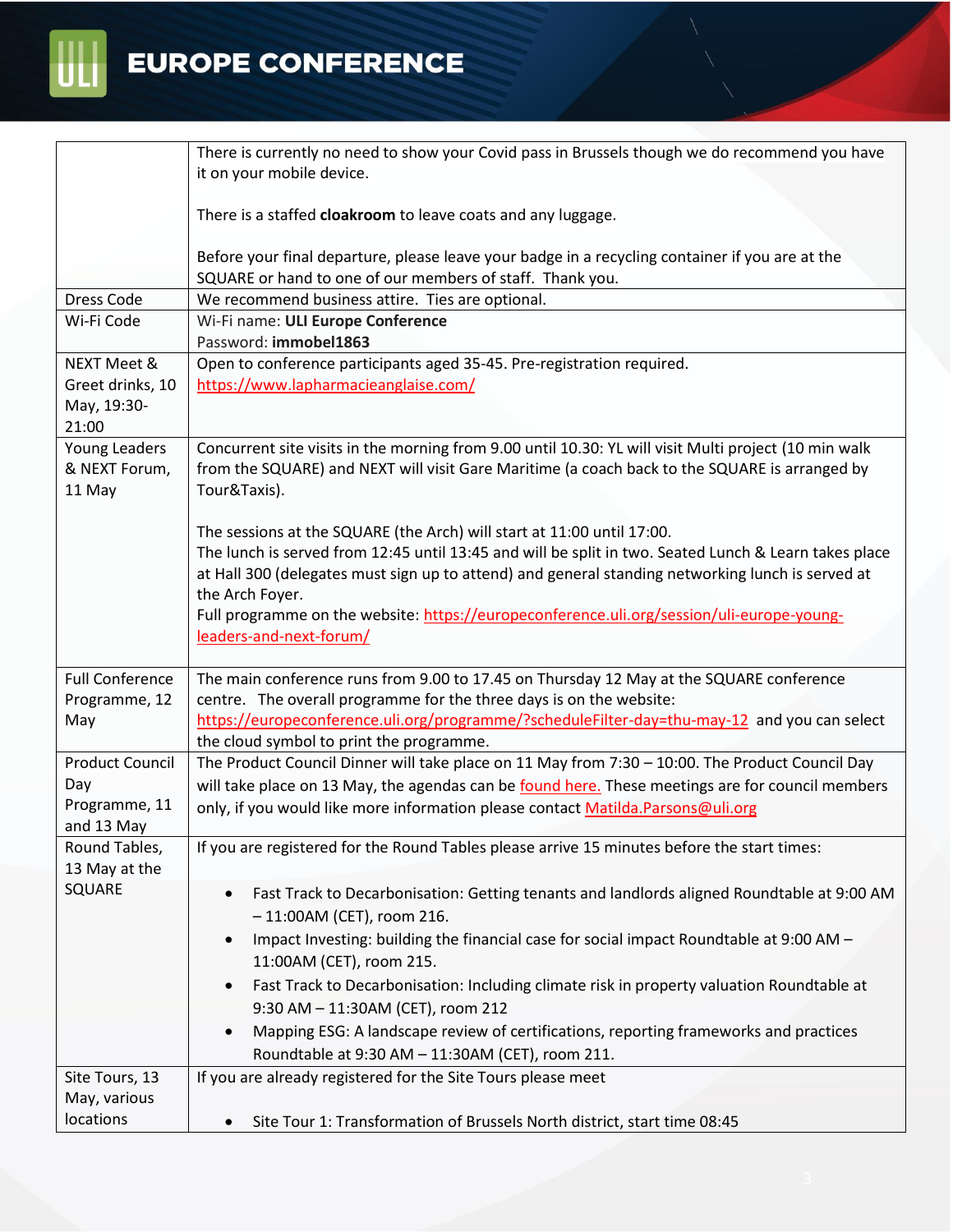

 $\begin{tabular}{|c|c|} \hline \rule{.8cm}{.4cm} \rule{.8cm}{.4cm} \rule{.8cm}{.4cm} \rule{.8cm}{.4cm} \rule{.8cm}{.4cm} \rule{.8cm}{.4cm} \rule{.8cm}{.4cm} \rule{.8cm}{.4cm} \rule{.8cm}{.4cm} \rule{.8cm}{.4cm} \rule{.8cm}{.4cm} \rule{.8cm}{.4cm} \rule{.8cm}{.4cm} \rule{.8cm}{.4cm} \rule{.8cm}{.4cm} \rule{.8cm}{.4cm} \rule{.8cm}{.4cm} \rule{.8cm}{.4cm} \rule{.8cm}{$ 

|                                         | Meeting point: Boulevard Roi Albert II 24, 1210 Bruxelles                                                                                                                                          |
|-----------------------------------------|----------------------------------------------------------------------------------------------------------------------------------------------------------------------------------------------------|
|                                         | Site Tour 2: Regeneration of Brussels city centre, start time: 09.00<br>Meeting point: Centre Monnaie : entrance Auditorium (1st floor - Bpost): Rue de l'eveque<br>26, 1000 Brussels              |
|                                         | Site Tour 3: Mixed used urban planning: Tour&Taxis, start time: 09:45<br>Meeting point: Reception Maison de la Poste, Rue Picard 5/7, 1000 Bruxelles, Belgium                                      |
|                                         | If you are not registered and would like to sign up please go to the HelpDesk at the SQUARE on<br>Wednesday or Thursday to enquire about availability.                                             |
| Refreshments                            | Coffee breaks will be served in the main Foyers outside the main auditorium.                                                                                                                       |
| and Lunch at<br>the SQUARE              | The networking lunch will be served in the Gold Hall. Those with an invite for the Meet the Speakers<br>lunch will eat in the Panoramic Hall. Please note, all food on the day will be vegetarian. |
| Dietary and                             | All food served on the day will be vegetarian. If you have any dietary requirements, you have not                                                                                                  |
| access                                  | previously informed us, please email <b>Europe.events@uli.org.</b>                                                                                                                                 |
| requirements at                         |                                                                                                                                                                                                    |
| the SQUARE                              | All meeting rooms are accessible to everyone. There are four entrances providing easy access<br>including the main Glass Entrance.                                                                 |
| Covid                                   | It is no longer mandatory to show your Covid Pass at venues or to wear a mask, however we                                                                                                          |
| restrictions                            | recommend you have both of these on you at all times and follow sensible good practice to                                                                                                          |
|                                         | minimise risk of infection. If you do have symptoms we strongly recommend you do not attend the                                                                                                    |
|                                         | conference but watch virtually instead.                                                                                                                                                            |
| Member                                  | For questions about the conference or about the benefits of being a ULI member please talk to our                                                                                                  |
| engagement                              | staff at the member engagement and help desk running all day on Thursday 12 <sup>th</sup> May.                                                                                                     |
| and help desk<br><b>Useful Contacts</b> |                                                                                                                                                                                                    |
|                                         | For any general enquires please contact europe.events@uli.org or if urgent please contact Jess Tres<br>on +44 7809 437 369                                                                         |
| Charge points at<br>the SQUARE          | There is a USB charge point table located in the Magritte Foyer.                                                                                                                                   |
| Press and social<br>media               | This event is open to the media (pre-registration required). If you're a journalist and have any<br>enquiries on the day, please contact Tony Nokling (Tony.nokling@uli.org).                      |
|                                         | We will also be live tweeting the event $-$ get involved in the discussion by using #ULIEuropeConf and<br>connect with us on:                                                                      |
|                                         |                                                                                                                                                                                                    |
|                                         | Twitter: @ulieurope<br>LinkedIn: @ulieurope                                                                                                                                                        |
|                                         | Instagram: @ulieurope                                                                                                                                                                              |
|                                         |                                                                                                                                                                                                    |
|                                         | For all social media enquiries, please contact Ellice Williams (ellice.williams@uli.org)                                                                                                           |
| Photography                             | A photographer will be taking photos for use by ULI for marketing and publicity in our publications,                                                                                               |
|                                         | on our website, on social media and potentially third-party publications. Please contact Tony                                                                                                      |
|                                         | (Tony.nokling@uli.org) if you have any concerns or wish to be exempt from this activity.                                                                                                           |
| Emergency and                           | First Aid room can be found on the reception level on the right-hand side of the escalators.                                                                                                       |
| <b>First Aid</b>                        |                                                                                                                                                                                                    |